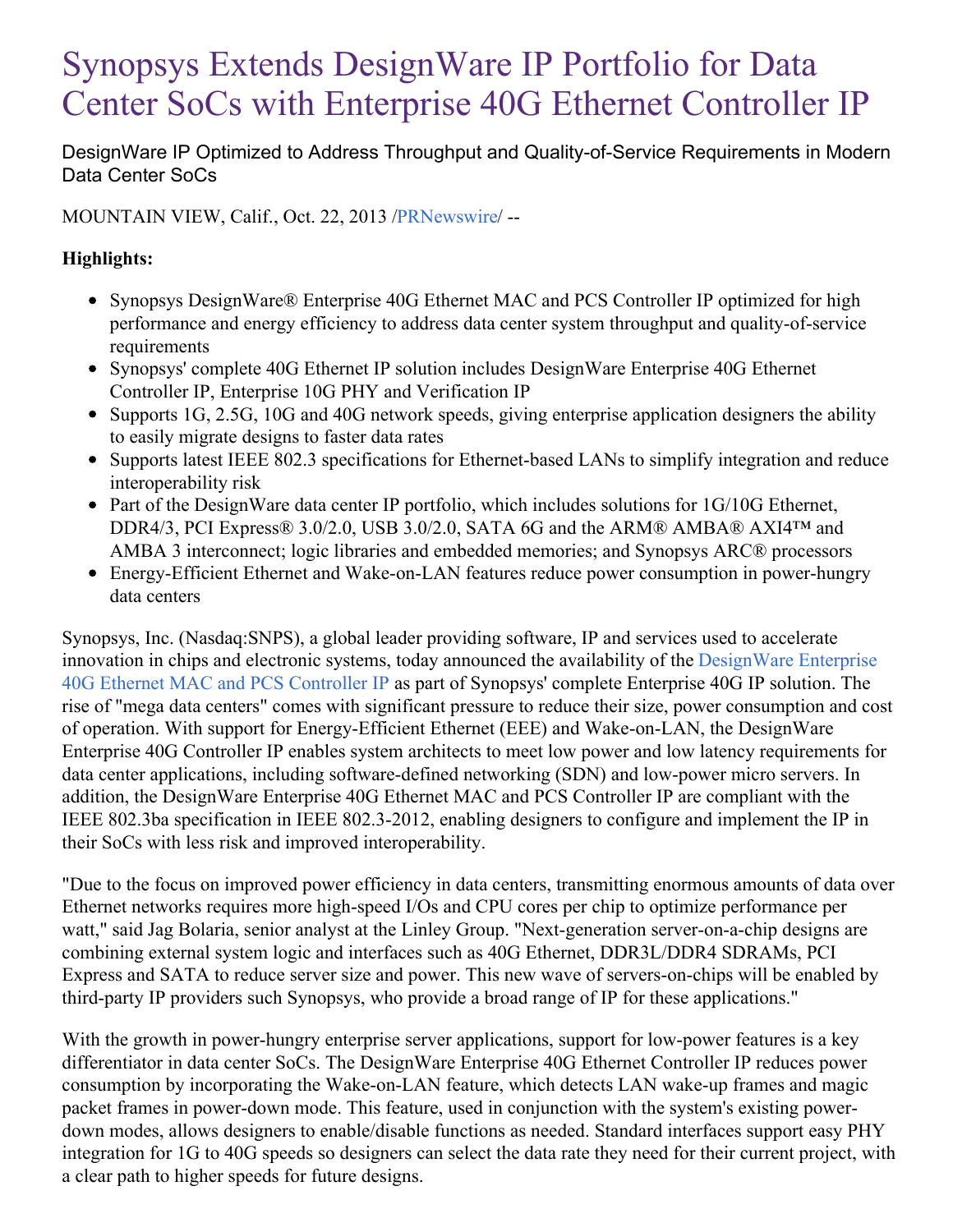In addition to incorporating the Wake-on-LAN feature, DesignWare Enterprise 40G Controller IP supports the IEEE 802.3az specification for Energy-Efficient Ethernet (EEE) to further reduce power consumption during periods of low link utilization. The EEE standard takes advantage of systems' idle times to reduce power consumption by up to 50 percent while maintaining compatibility with existing equipment. Reducing power consumption is not only an energy-saving opportunity, but also enables higher port density, lowering costs for end users.

The DesignWare Enterprise 40G Controller IP is part of Synopsys' data center IP portfolio, which includes IP for 1G/10G/40G Ethernet, DDR4/3, PCI Express 3.0/2.0, USB 3.0/2.0, SATA 6G and the ARM AMBA AXI4 and AMBA 3 interconnect; logic libraries and embedded memories; and ARC processors. The portfolio incorporates key data center features such as low latency, low power, multi-port memory, I/O virtualization, data center bridging, FIS-based switching, TCP segment offload and Energy-Efficient Ethernet. By providing the IP needed for data center SoCs, Synopsys enables designers to work with a single, trusted IP provider to lower integration risk and achieve their design goals faster.

"As a leading provider of Ethernet IP with more than 450 Ethernet IP design wins, Synopsys continues to deliver high-quality Ethernet IP solutions that incorporate the necessary power, performance and latency features required for today's advanced SoCs in data center applications," said John Koeter, vice president of marketing for IP and systems at Synopsys. "The addition of the DesignWare Enterprise 40G Ethernet Controller IP to Synopsys' comprehensive IP portfolio for data centers helps designers quickly deploy innovative networking and server SoCs to the market, enabling the growth of next-generation cloud computing."

### **Availability**

DesignWare Enterprise 40G Ethernet PCS and MAC Controller IP are available now. In addition, the IP for data center applications, including IP for 1G/10G Ethernet, DDR4/3, PCI Express 3.0/2.0, USB 3.0/2.0, SATA 6G and the ARM AMBA AXI4 and AMBA 3 interconnect; logic libraries and embedded memories; and ARC processors are all available now.

For additional information:

- Register for the ["Enterprise](http://seminar2.techonline.com/registration/distrib.cgi?s=2075&d=4112) Ethernet IP for Data Center SoC Design" webinar
- Learn more about [DesignWare](http://www.synopsys.com/IP/InterfaceIP/Ethernet/Pages/dw-enterprise-40g-ethernet-controller-ip.aspx) Enterprise 40G Ethernet Controller IP

# **About DesignWare IP**

Synopsys is a leading provider of high-quality, silicon-proven IP solutions for SoC designs. The broad DesignWare IP portfolio includes complete interface IP solutions consisting of controllers, PHY and verification IP for widely used protocols, analog IP, embedded memories, logic libraries, processor cores and subsystems. To support software development and hardware/software integration of the IP, Synopsys offers drivers, transaction-level models, and prototypes for many of its IP products. Synopsys' HAPS® FPGA-Based Prototyping Solution enables validation of the IP and the SoC in the system context. Synopsys' Virtualizer™ virtual prototyping tool set allows developers to start the development of software for the IP or the entire SoC significantly earlier compared to traditional methods. With a robust IP development methodology, extensive investment in quality, IP prototyping, software development and comprehensive technical support, Synopsys enables designers to accelerate time-to-market and reduce integration risk. For more information on DesignWare IP, visit <http://www.synopsys.com/designware>.

# **About Synopsys**